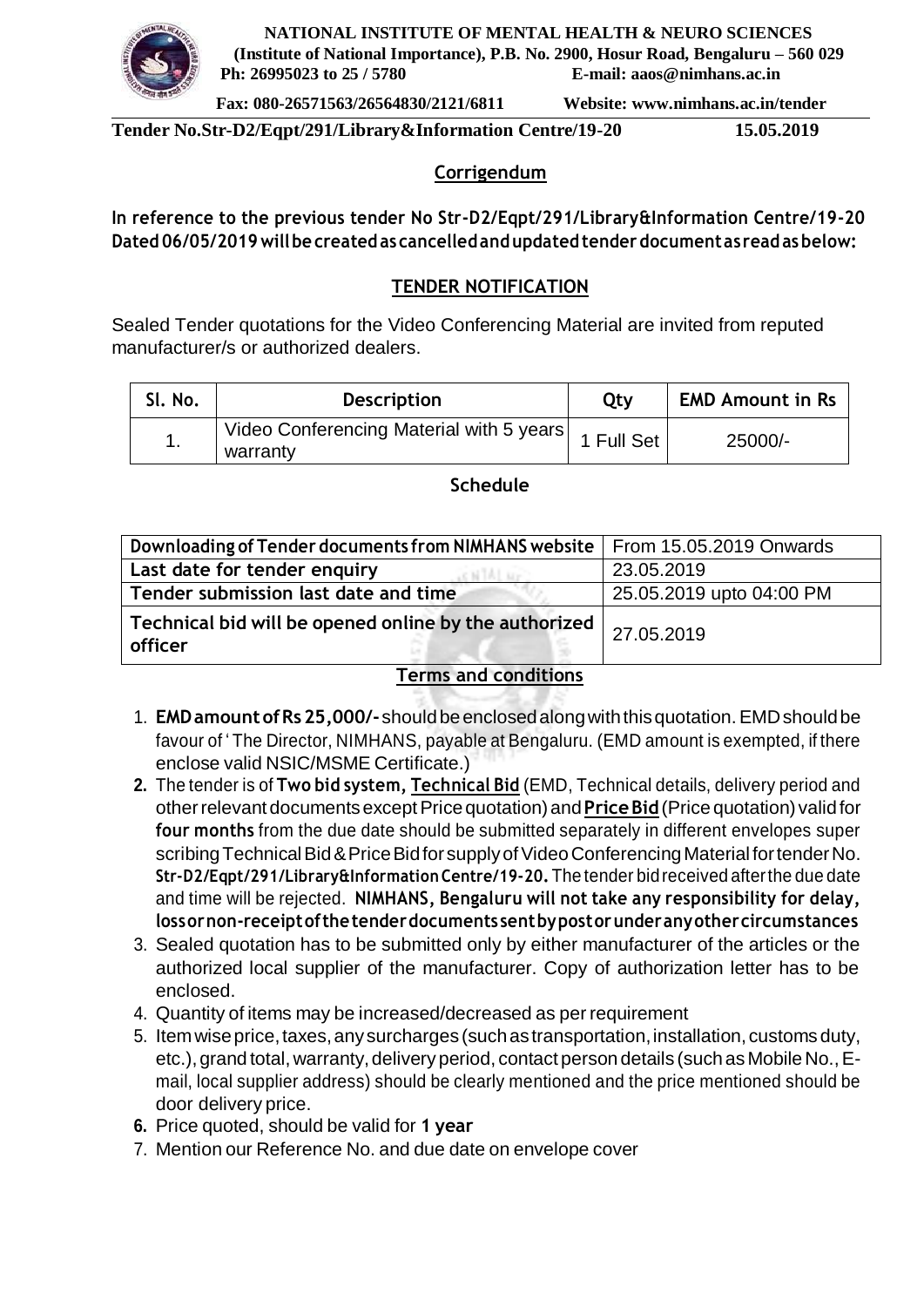

**Fax: 080-26571563/26564830/2121/6811**

**Website: [www.nimhans.ac.in/tender](http://www.nimhans.ac.in/tender)**

**Tender No.Str-D2/Eqpt/291/Library&Information Centre/19-20 15.05.2019**

- 8. Payment terms: No advance payment will be made. Payment will be released only after successful installation & commissioning in all formats and handing over the furniture/equipment to theEnduser
- 9. Enclose the copies of your GST Number & PAN Number, Bank details, without these your quotation will berejected.
- 10. Mention the warranty period and delivery period of the item.
- 11. Quotation must be submitted along with relevant documents counter signed along with seal by the bidder (if applicable such as authorization certificates, Item supplied list of Institutes/Hospitals, catalogues etc.). If not submitted quotation will be treated as incomplete and may be rejected.
- 12. If the purchase of article is approved by the institute, the article should be supplied/installed within the delivery period quoted else penalty will be levied as per institute rules
- **13.** Sealed quotation shall be addressed to **THE Special Officer(E),PURCHASE SECTION, NIMHANS, HOSUR ROAD, BENGALURU – 560 029**
- 14. Quotation received after last date and time will not be considered under any circumstances.
- 15. However, the institute reserves the right to accept or reject any/all quotations without assigning any reasonwhatsoever.
- 16. For equipments worth Rs. 2,00,000/- and above, Agreement has to be executed on Rs. 200/-stamppaper(Specimenwillbeprovidedwithpurchaseorder)andBankGuarantee has to be executed from a Nationalized Bank for 10% of total value valid for a period of 60 days beyond the warranty period, else payment will not be processed .

**Sd/- Special Officer (E)**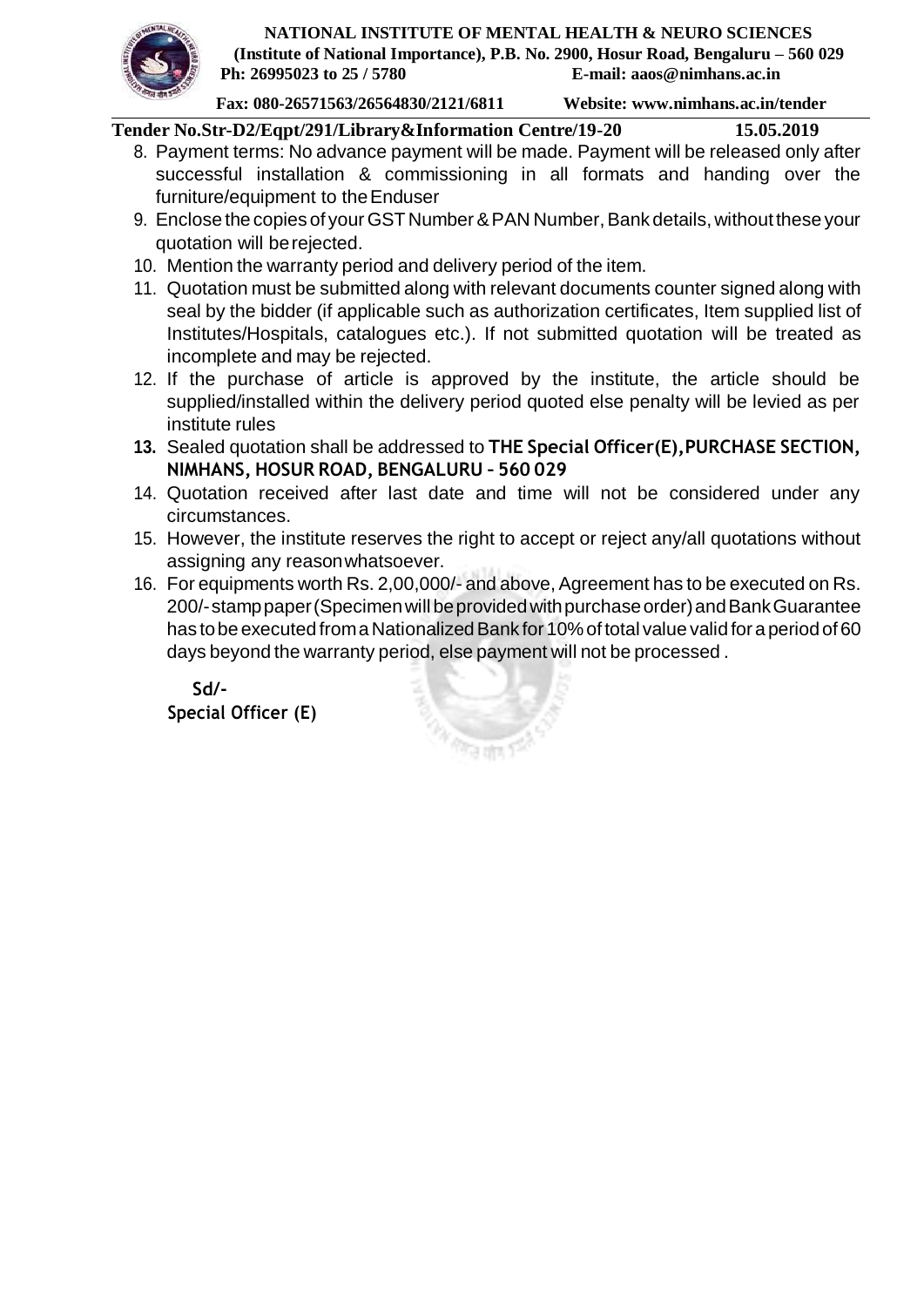

**NATIONAL INSTITUTE OF MENTAL HEALTH & NEURO SCIENCES (Institute of National Importance), P.B. No. 2900, Hosur Road, Bengaluru – 560 029 Ph: 26995023 to 25 / 5780 E-mail: [aaos@nimhans.ac.in](mailto:aaos@nimhans.ac.in)**

**Fax: 080-26571563/26564830/2121/6811**

**Website: [www.nimhans.ac.in/tender](http://www.nimhans.ac.in/tender)**

**Tender No.Str-D2/Eqpt/291/Library&Information Centre/19-20 15.05.2019**

## **Specification**

| Department                      | Library and Information Centre | <b>EMD Amount</b> |
|---------------------------------|--------------------------------|-------------------|
| <b>End User Contact Details</b> |                                | Rs 25000/-        |
| Name                            | Prasad N                       |                   |
| Designation                     | Librarian                      |                   |
| Mobile No.                      | $+91-9844408492$               |                   |
| Office No.                      | 080 - 2699 5028                |                   |
| Email                           | nisargaprasad@gmail.com        |                   |
| <b>Specification</b><br>ltem    |                                |                   |

#### **Video Conferencing Material with USB Compact:**

- CameraDimensions:HeightxWidthxDepth:5.12in(130mm) x7.0in(170mm) x5.40 in (138 mm) Weight: 1.31lb (585 g)
- SpeakerphoneDimensions:HeightxWidthxDepth:9.5in(240mm)x2.5in(65mm)x 9.5 in (240 mm ) Weight: 2.68 lb (1223 g)
- Hub Dimensions: Height x Width x Depth:  $3.75$  in (94 mm) x  $1.3$  in (34 mm) x
- 2.9 in (74 mm) Weight: 3.0 oz (83 g)
- Remote Dimensions: Height xWidth xDepth: 2.0 in (50 mm) x 5.0 in(120 mm) x 0.5 in (12 mm) Weight: 2.0 oz (51 g)
- Wall/TableMountDimensions:HeightxWidthxDepth:8.27in(210mm) x4.72in(120 mm) x 3.9 in (99 mm) Weight: 8.99 oz (255 g)
- ExpansionMicsDimensions:HeightxWidthxDepth:3.30in(83mm)x3.30in(83mm)x 0.83 in (21 mm) Weight: 8.0 oz 230 g)
- System Requirements: Windows 7, 8.1 or 10 macOS X 10.7 or higher

**Package Contents:** Camera, Speakerphone, Remote control, Two 5m/16.4' cables for connection between speakerphone and hub and camera and hub One 3m/9.8' meter cable between hub and PC, Velcro for cable management, Velcro for hub to table securing, Powered hub, Power adapter with regional plugs, Mount, Quick start guide,Warrantycard.

**RALLY CAMERA Ultra-HD imaging system supports:** 4K, 1440p, 1080p, 900p, 720p, and SD at 30fps 1080p, 720p at 30 fps and 60 fps Smooth motorized pan,

tilt and zoom Pan: ±90° Tilt: +50° / -90° 15x HD zoom 90° field of view Adaptive pan and tilt speed up to 70°/second (slows when zoomed in for easier control)

Automatic inversion detection to correct image orientation and camera controls when mounted upside down Autofocus 3 camera presets security slot Video mute/unmute LED indicator Standard tripod thread Lens parks at -90° in sleep mode for assured privacy

## **RIGHTSENSE TECHNOLOGIES**

RightLight with Wide Dynamic Range (WDR) RightSight automatic camera control Right Sound Mic Matrix RightSound Anti-Vibration Speakers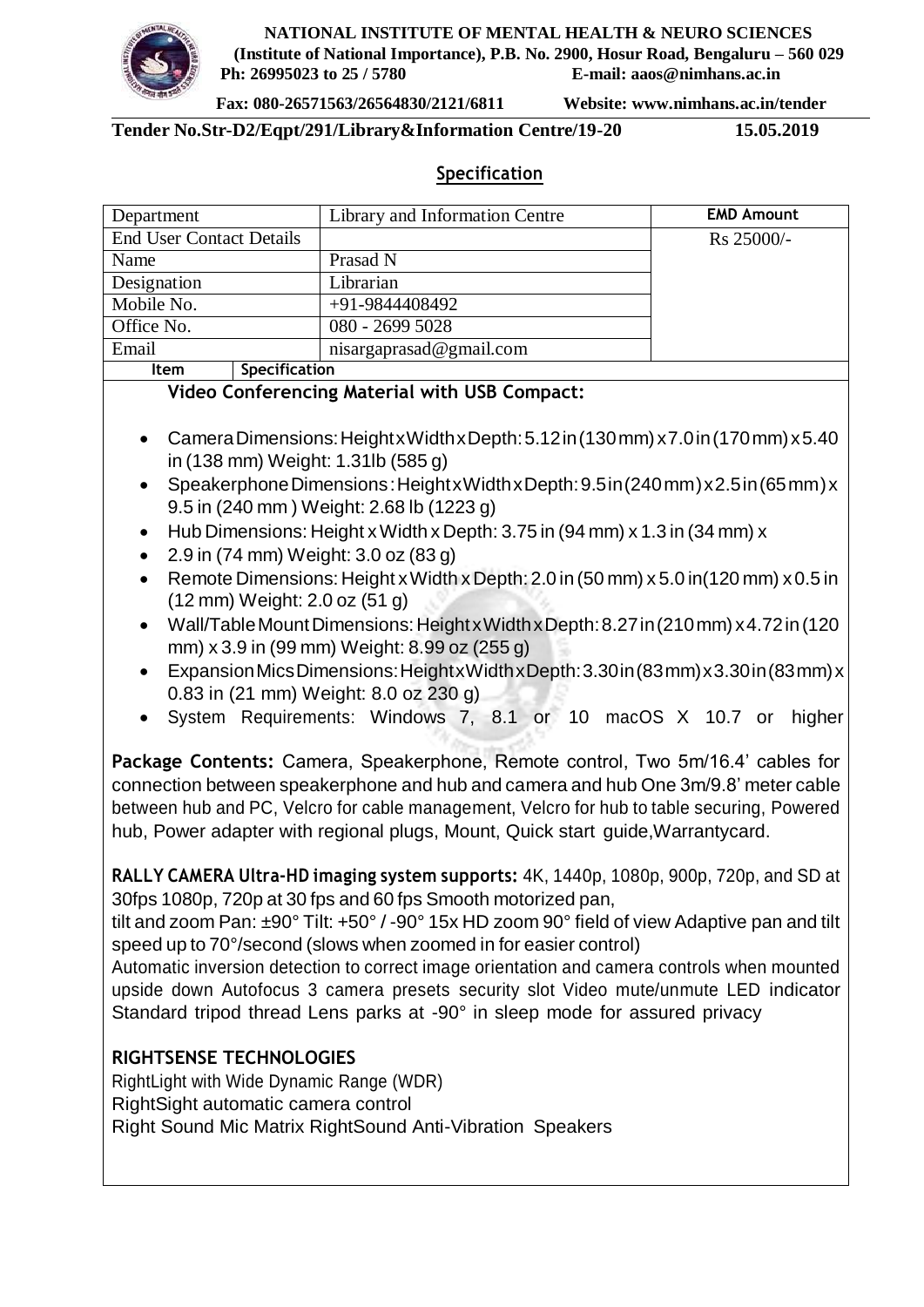

**NATIONAL INSTITUTE OF MENTAL HEALTH & NEURO SCIENCES (Institute of National Importance), P.B. No. 2900, Hosur Road, Bengaluru – 560 029 Ph: 26995023 to 25 / 5780 E-mail: [aaos@nimhans.ac.in](mailto:aaos@nimhans.ac.in)**

**Fax: 080-26571563/26564830/2121/6811**

**Website: [www.nimhans.ac.in/tender](http://www.nimhans.ac.in/tender)**

**Tender No.Str-D2/Eqpt/291/Library&Information Centre/19-20 15.05.2019**

**RALLY MIC POD Pickup range:** 15 ft / 4.5m diameter Four microphones with eight beamforming elements Mute button with LED status indicator Captive cable: 9.6 ft (2.95m) Daisy chain up to 7 Rally MicPods Recommended participants: Rally (one MicPod): 10 Rally Plus (two Mic Pods): 16 Additional participants per Mic Pod: 6 Recommended participants for Rally with 7 Mic Pods: 46

**COMPATIBILITY AND INTEGRATIONS** Plug-and-play USB connectivity Certified for all kind of video conferencing, recording, and broadcasting applications that support.

## **WirelessMedia StreamingDevice (WifiHDMI CastDongle)**

**Technical Details**

Model: For allSmartphones Video Resolution: 1080P HDMI :Yes HDMI Ports :1 (Input)

## **Computer**

ComputerType : Desktop Processor:8th Gen, i7 (7700) OperatingSystem:Windows 10Pro 64bitRAM:16GBDDR4 HDD: 1TB Video Card: R7 450 4GB

Ports:

10ExternalUSB:6x3.0(2front/4rear),4x2.0(2front/2rear),1frontwithPowerShare)

ित लंग

- 4 Internal USB2.0
- $1 RJ-45$
- 1 Serial
- 2 Display Port 1.2
- $\bullet$  1 HDMI 1.4
- $\bullet$  2 PS/2
- $\bullet$  1 UAJ
- 1 Line-out
- 1 VGA (optional)

Monitor: 20 inch LED Monitor Mouse and Keyboard: Wired

## **Mike 2 Nos:**

Item Weight: 408 g Product Dimensions: 25.4 x 10.2 x 5.1 cm Hardware Interface: USB Type: USB power mic Capsule: 3 capsule boundary design with 180-degree coverage Power: USB Frequency Response: 40Hz – 16kHz Sampling Rate: 44.1kHz – 48kHz USB Compatibility: USB 1.1 and 2.0 A/D converter: 16-bit Delta Sigma with THD+N – 0.01%